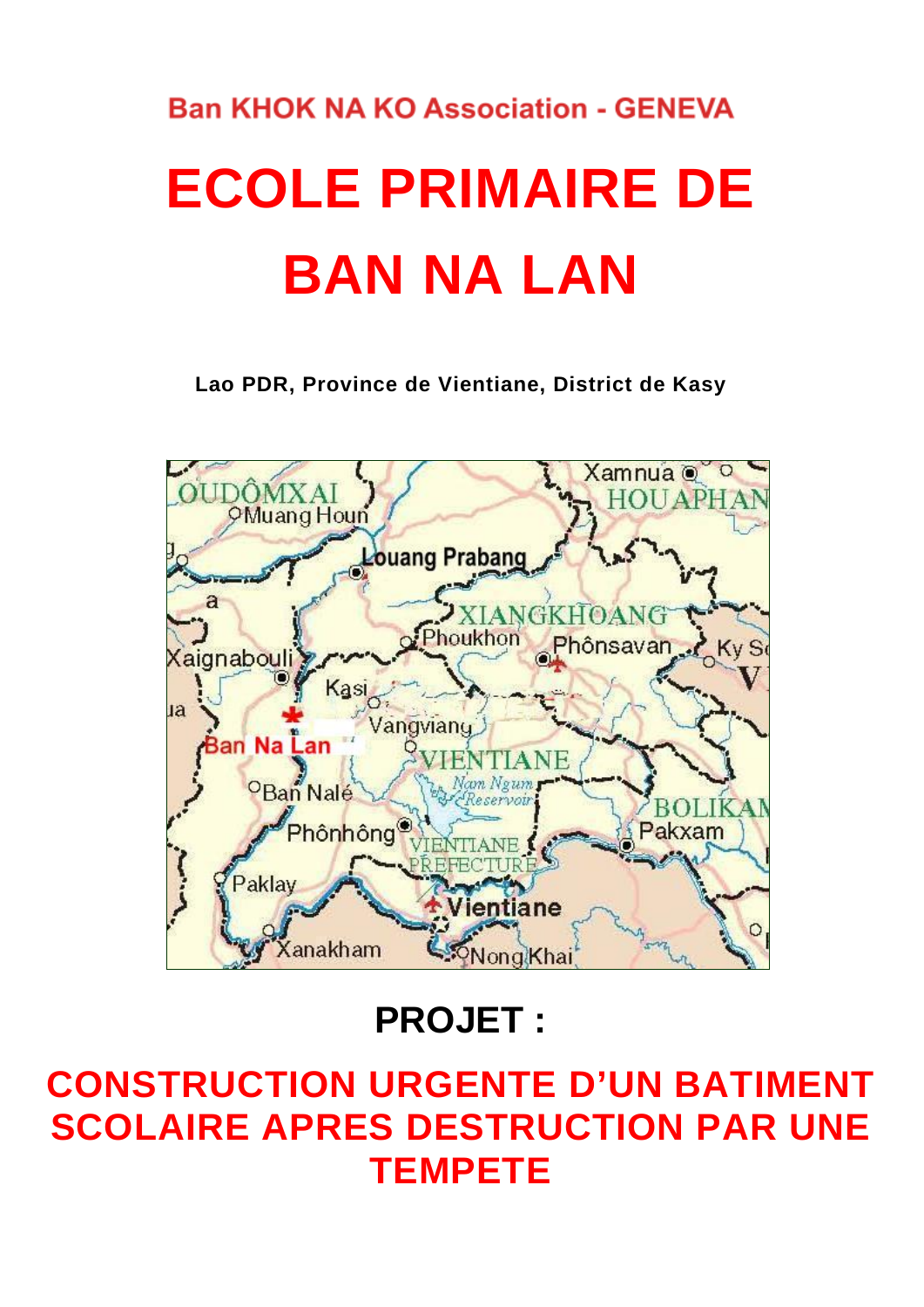

*Ban Na Lan, District de Kasy, à 8 heures de route de la capitale (232 Km), est situé à l'ouest de la Route Numéro 13 à 40 km de la bifurcation sur la route de Piri Noy, aux confins de la province de Vientiane, dans la partie centrale et montagneuse du nord du Laos.* 

*Ce village abrite une école primaire (5 niveaux) pour 112 élèves provenant de 2 villages (un seul Chef de Village pour deux villages) du district, soit une populations de 708 habitants (152 familles). Il y a 5 instituteurs.*

*Relativement isolé, ce village est difficile d'accès et la construction d'un nouveau bâtiment nécessite la transformation d'un chemin en route.* 

**Le bâtiment a été détruit par une tempête le 9 avril alors que le projet n'était pas encore rédigé.** 



#### *Le nouveau bâtiment permettra de recevoir de 125 à 150 des 5 niveaux primaires et préscolaire.*

**L'Association Ban Khoknako entreprend le projet avec une participation locale de l'ordre de 10 % du budget total, soit le mobilier, les tableaux noirs et du bois de construction.**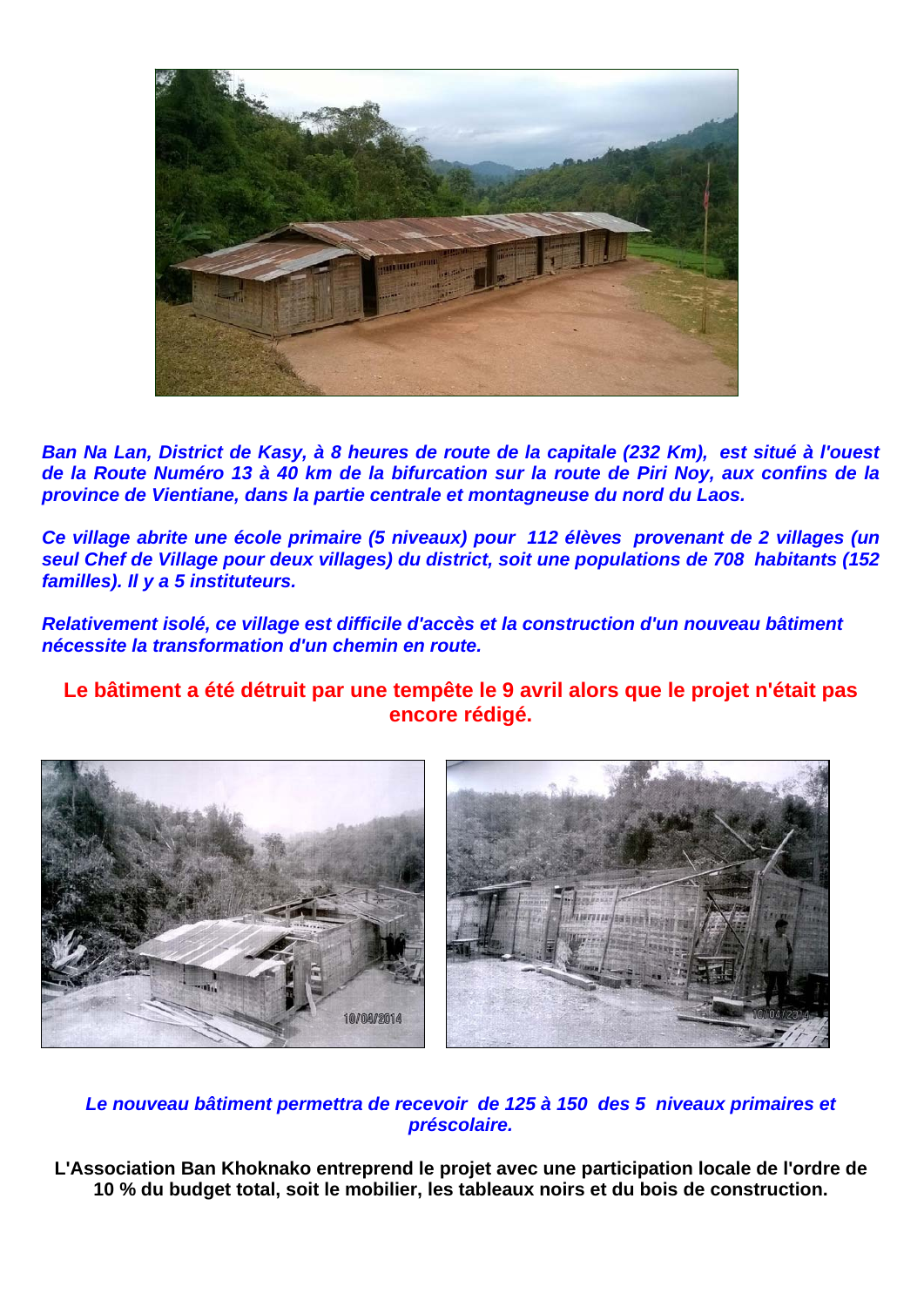## **Le projet**

*Le nouveau bâtiment sera composé de 5 salles de classe et d'une salle des maîtres.* 

*Il sera construit selon les plans traditionnels de l'Association sur la base des normes du Ministère de l'Education.* 

*La charpente est en métal et la toiture en tuile.* 





**Charpente de toiture en métal pour tuiles** 



**Salle des Maitres**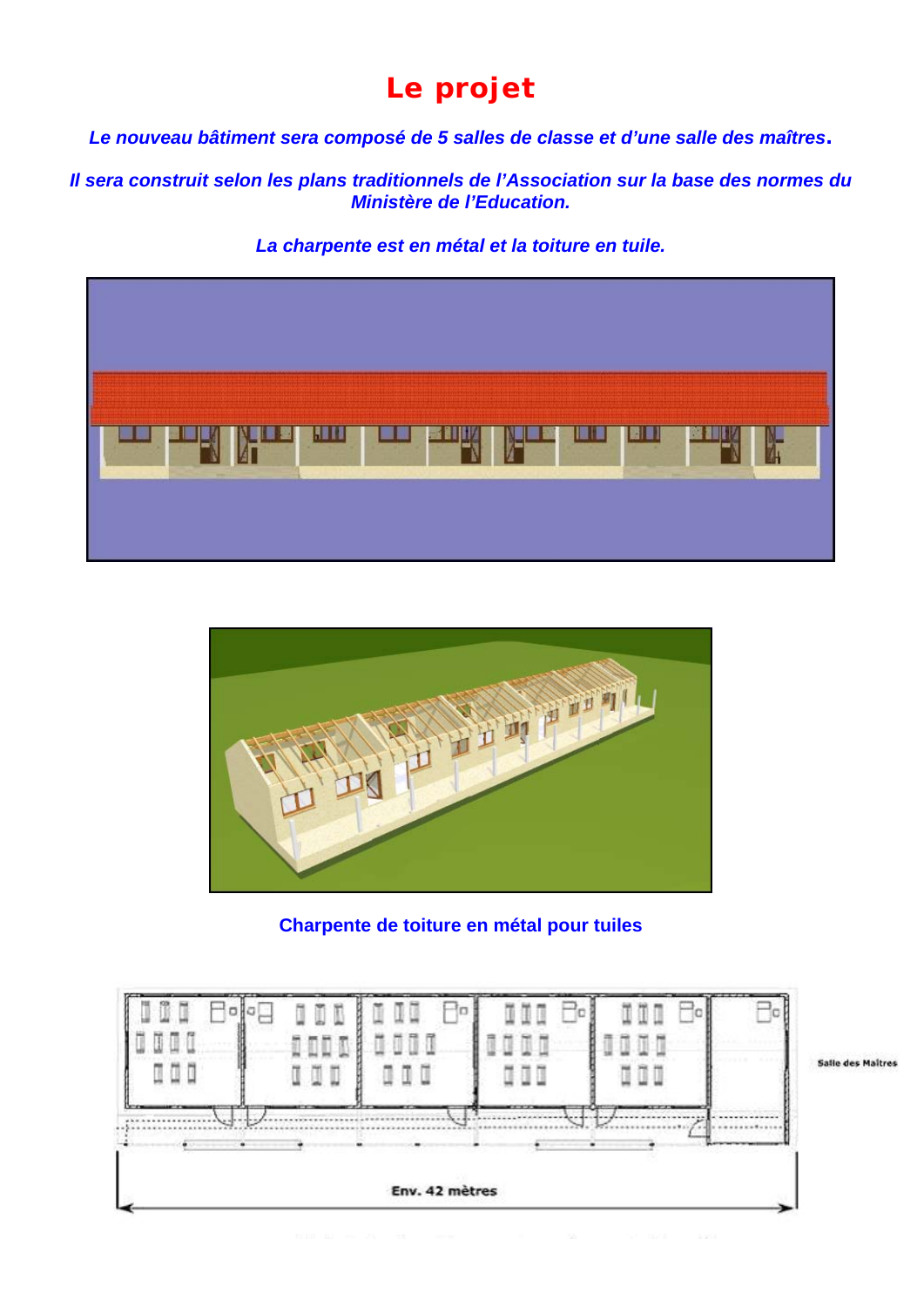## **Le village**







**La disposition de fonds est urgente dans la mesure où il faudrait pouvoir construire le bâtiment durant les deux mois d'été et le mettre à disposition pour la rentrée de septembre.**

**Début des travaux : Dès le financement acquis**

## **Coût total du projet : CHF 43.000**

**www.bankhoknako.ch** 

 *E-mail : info@bankhoknako.ch*

 **Account CCP : 17-341172-0**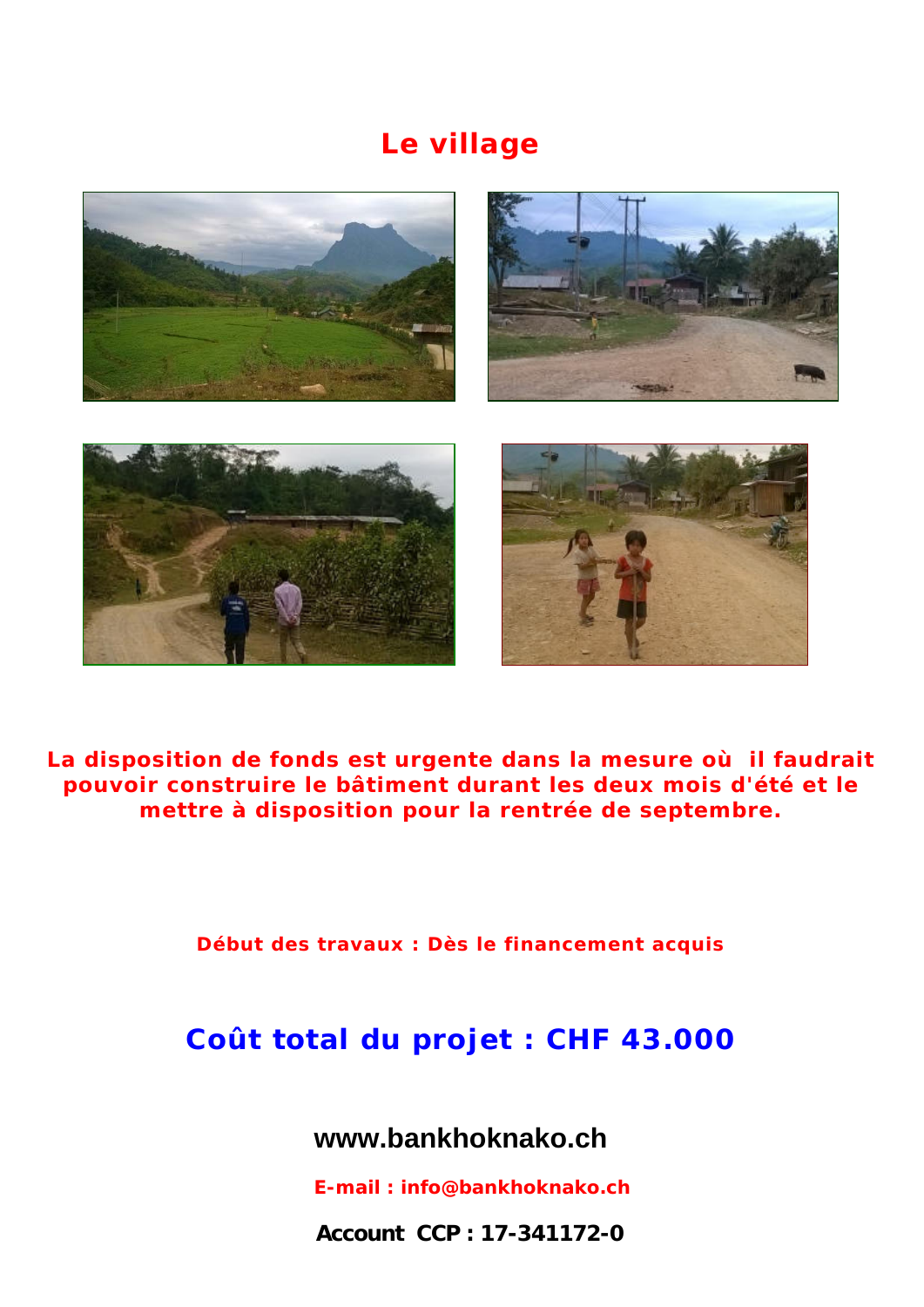Application Ban Nalun. school.

สาขาละบะลัก ปะຊาທິปะไต ปะຊาຊิบลาอ ສັນຕິພາບ ເອກະລາດ ປະຊາທິປະໄຕ ເອກະພາບ ວັດທະນາຖາວອນ

=====0000======-------

ເມືອງກາສີ บ้านนาอิน ໂຮງຮຽນປະຖິມສິມບູນບ້ານນາລິນ

เลทติ $OZ$  /บ.บล. ลิ้าอีมที่ 3 /  $8/2014$ .

## ໃບສະເໜີ

ຮຽນ : ປະທານສະມາຄົມບ້ານຄອກນາໂກ້ ແຫ່ງປະເທດສະວິດເຊີແລນ.

ເລື່ອງ : ຂໍທຶນຊ່ວຍເຫຼືອປຸກສ້າງໂຮງຮຽນປະຖິ້ມສິມບູນບ້ານນາລິນ.

ຂ້າພະເຈົ້າຜູ້ອຳນວຍການໂຮງຮຽນປະຖິມສິມບູນບ້ານນາລັນ ພ້ອມດ້ວຍນາຍບ້ານ ແລະ ການຈັດຕັ້ງທຸກພາກສ່ວນຂອງ ບ້ານນາລິນ, ເມືອງ ກາສີ, ແຂວງວຽງຈັນ. ມີຈຸດປະສິງ ຂໍທຶນປຸກສ້າງນຳປະທານສະມາຄົມບ້ານຄອກນາໂກ້ ແຫ່ງປະ ເທດສະວິດເຊີແລນ ເພາະໂຮງຮຽນປະຖິ້ມສິມບູນບ້ານນາລິນແມ່ນຖືກລິມພາຍຸພັດເປ່ເພເສຍຫາຍໄປທັງຫຼັງ. ປະຊາຊິນ ພາຍໃນບ້ານບໍ່ສາມາດທີ່ຈະຊອກຫາແຫຼ່ງທຶນມາປຸກສ້າງໃໝ່ໄດ້ ອິງໃສ່ຫງົບປະມານຂອງລັດກໍຍັງບໍ່ພຽງພໍແລະຕອບສະໜອງ ໄດ້ຫ່ວງຫັນ ການເປີດສິກຮຽນໃໝ່ 2014 - 2015 ແມ່ນບໍ່ມີອາຄານຮອງຮັບເອົານັກຮຽນ ດັ່ງມີຮູບພາບຄັດຕິດຢູ່ເປື້ອງ ຫັງ.

ສະນັ້ນ ພວກຂ້າພະເຈົ້າຈຶ່ງໄດ້ພ້ອມກັນເຮັດໃບສະເໜີສະບັບນີ້ຮຽນມາຍັງຄະນະປະທານສະມາຄົມບ້ານຄອກນາໂກ້ ຊ່ວຍພິຈາລະນາ ແລະ ຄົ້ນຄວ້າແກ້ໄຂຕາມການສະເໜີນີ້ດ້ວຍ. ແມ່ນມີຄວາມຈຳເປັນແທ້.

มายบ้ามๆมาลืม.

acıziq  $\mathbf{u}$ 

#### ສະມາຄົມພໍ່ແມ່ນັກຮຽນ.

Diede  $2i\sqrt{120}$ 



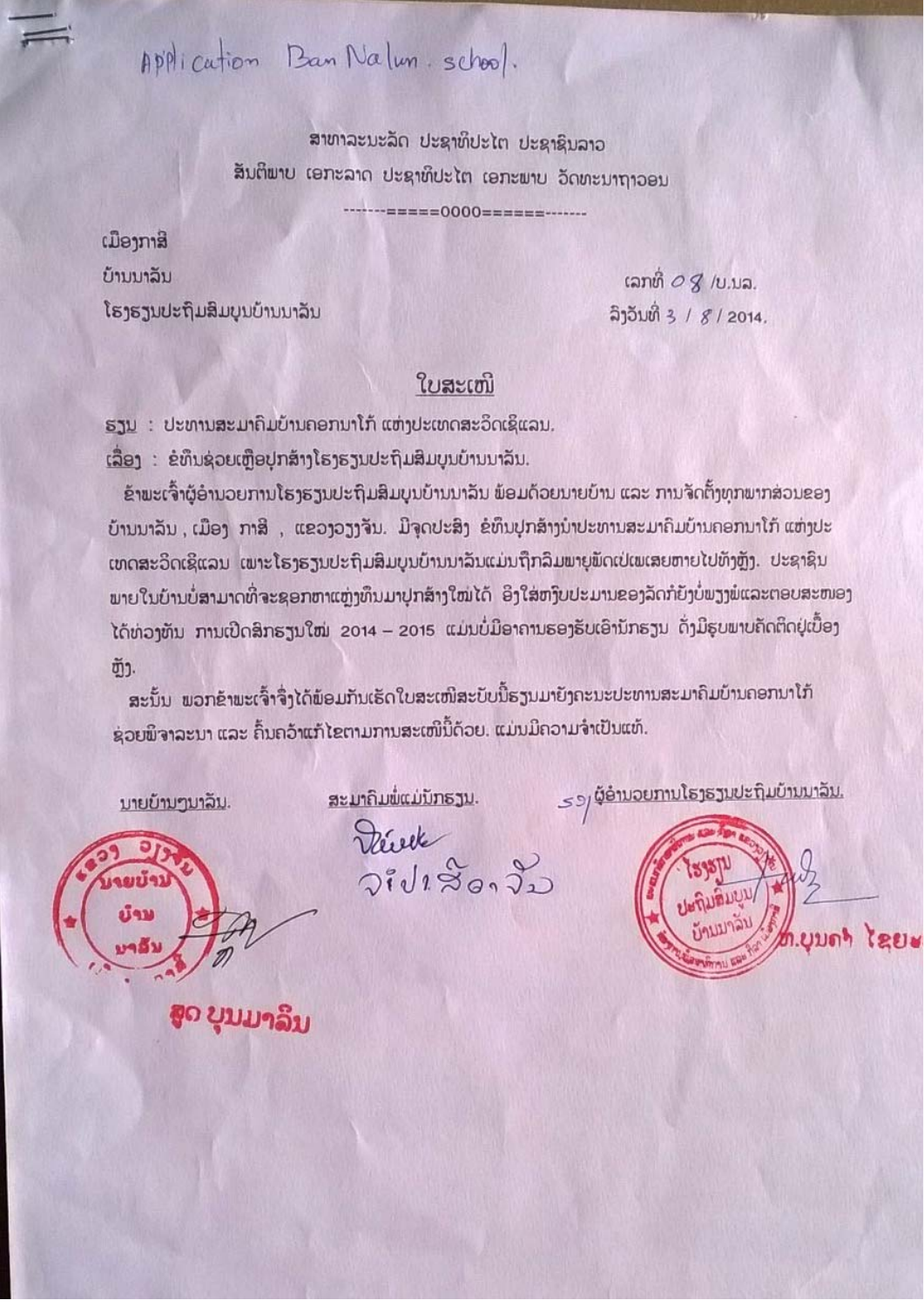## Statistic population Ban Natur.

 $\overline{\mathcal{X}}$ 

 $\overline{\mathbf{3}}$ 

 $4$ 

 $21$ 

|                                    | - ບ້ານນາລິນມີປະຊາກອນທັງໜິດຈຳນວນ $g_0$ $\lambda$ ຄົນ ຍິງ $3$ $\lambda$ ຄົນ.<br>total houses Digitances avigada 152 qui involutation 128 noutro. |                           | total population <del>subsiduar no</del> vements in Females                           |                                                         |                               |  |
|------------------------------------|------------------------------------------------------------------------------------------------------------------------------------------------|---------------------------|---------------------------------------------------------------------------------------|---------------------------------------------------------|-------------------------------|--|
| Lao Loum - 21024<br>Whamou - 212My |                                                                                                                                                | 584                       | $223$ $\hat{a}$ $\hat{b}$ $\hat{c}$ $\hat{d}$ $\hat{d}$ $\hat{d}$ $\hat{b}$ $\hat{c}$ |                                                         |                               |  |
|                                    | giñjourn 4 mi: in 1<br>teacher. Temales-                                                                                                       |                           | ສະຖິຕິຄູ ແລະ ນັກຮຽນ.                                                                  | ຄິນ                                                     | statistic teacher and student |  |
| ຊິນຮຽນ<br>Class                    |                                                                                                                                                | Laolain con 21221 khamoer | $30\mu$ total. $\hat{v}_1$ $\begin{bmatrix} e_{\mu\nu} & 30\mu \end{bmatrix}$         | ເຜົາ ຂະມ<br>$\ddot{\mathbf{U}}$ ] $\ddot{\mathbf{F}}$ . | ໝາຍເຫດ                        |  |
| $U_1$<br>U <sub>2</sub>            | 13<br>18                                                                                                                                       | 5<br>6                    | $6\overline{6}$                                                                       | 5<br>$\mathbf{z}$                                       |                               |  |

 $\overline{a}$ 

 $\overline{5}$ 

9

34

 $10$ 

 $\mathcal{L}$ 

 $5\overline{5}$ 

 $32$ 

is.

 $\upsilon$  3

 $U_4$ 

 $U<sub>5</sub>$ 

ລວມ

 $17$ 

 $18$ 

 $12$ 

 $74$ 

 $\leq$ ງ/ ຜູ້ອຳນວຍການໂຮງຮຽນປະຖົມບ້ານນາລິນ. **BALL ROW FI** ้ โร<sub>่ไรไ</sub><br>ปะกุ๊มสิ้มผู้ม<br>ย้านมาลัม  $w_2 =$ ท.บุบดา โดยะอุด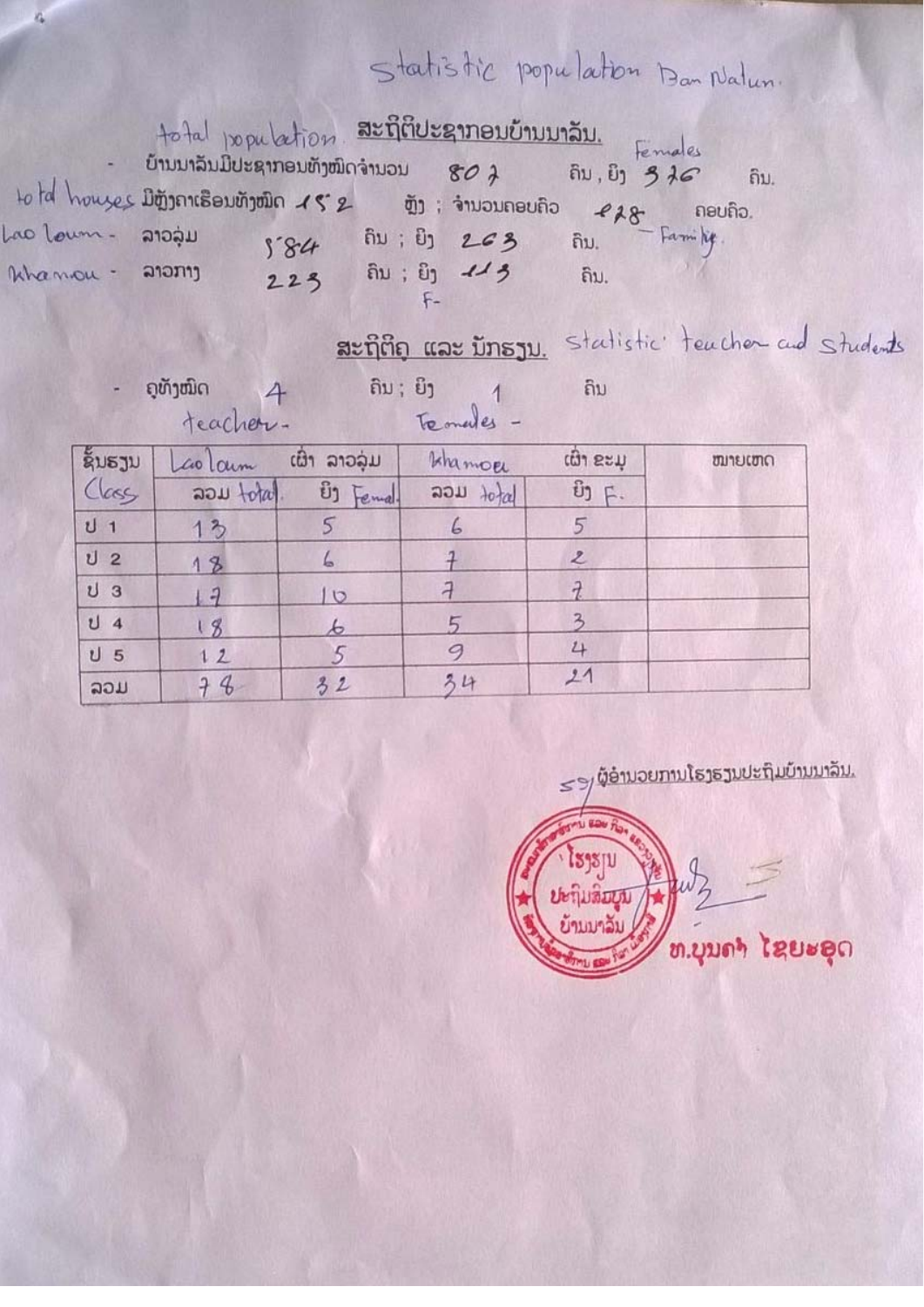**Vientiane Municipality Ban Khok Na Ko Association Geneva, Switzerland** 

#### **Projet de construction d'une école primaire Ban Na Lan, Kasy district, Vientiane province, Lao PDR**

**Mr. Yanick EBINGER**  Project Manager **B.Khamsouksanga**  Technical Assistant

#### **RESUME DU DEVIS DE CONSTRUCTION D'UN BATIMENT STANDARD**

| No:            | <b>Rubriques</b>               | Montant en US \$ |
|----------------|--------------------------------|------------------|
| 1              | Structure (béton)              | 12,050           |
| $\overline{2}$ | Maçonnerie, briques et plâtres | 11,560           |
| 3              | Toiture métal et tuiles        | 12,350           |
| 4              | Portes, fenêtres et cadres     | 3,540            |
| 5              | <b>Peintures</b>               | 1,101            |
| 6              | Sanitaires, deux blocs.        | 2,601            |
| $\overline{7}$ | Electricité                    | 662              |
|                | <b>Budget total</b>            | 43,860           |

Ban Na Lan , Kasy district , Vientiane province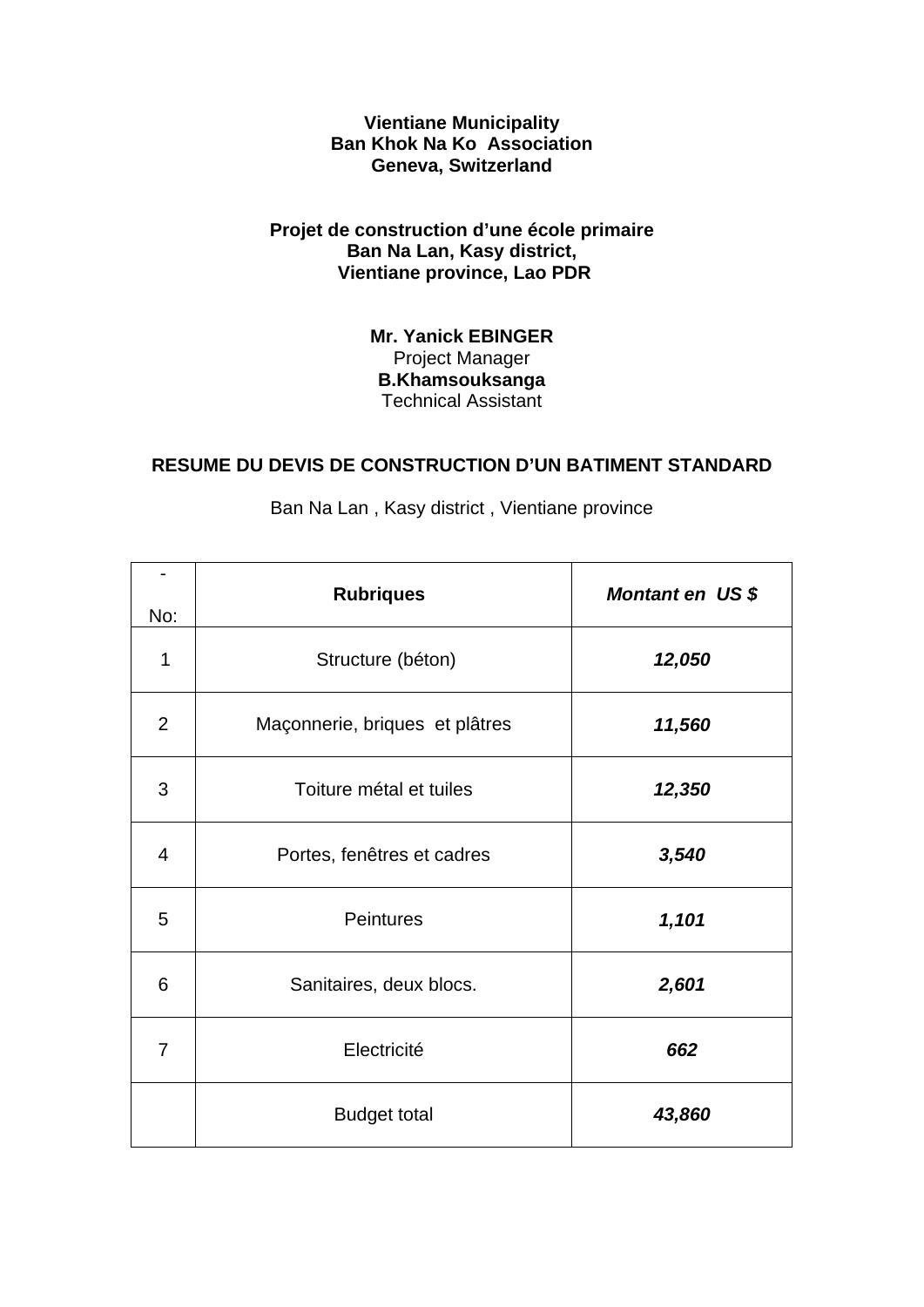#### **Ban Khok Na Ko Association**

Geneva, Switzerland

The Project calculation for construction of a standard building with 6 classes rooms and one office Ban NaLan, Kasy district , Vientiane province

| 1              | Lean concrete for footing 5cm                   | 3m | 200 | 3  | $\overline{2}$ | 1,000  |
|----------------|-------------------------------------------------|----|-----|----|----------------|--------|
| $\overline{2}$ | Lean concrete for pillars                       | 3m | 150 | 15 | 10             | 3,750  |
| 3              | Lean concrete for under wall<br>20cm            | 3m | 250 |    | $\overline{2}$ | 500    |
| $\overline{4}$ | 15x15 cm<br>Lean concrete for beam              | 3m | 400 |    | 10             | 4,000  |
| 5              | Lean concrete for floor in side<br>and out side | 3m | 250 |    | 8              | 2,000  |
| 6              | Concrete for foot path                          | 3m | 80  |    | 10             | 800    |
|                | Sub total cost Concrete work                    |    |     |    |                | 12,050 |

### **I. Structure (béton)**

## **II. Maçonnerie, briques et plâtres**

|   | Block wall 20 cm under the<br>beam around the building | M <sub>3</sub> | 230   | $\overline{4}$ | 3   | 1,610  |
|---|--------------------------------------------------------|----------------|-------|----------------|-----|--------|
| 2 | Plastering the block wall 20cm                         | M <sub>2</sub> | 450   |                | 3   | 1,350  |
| 3 | <b>Block walls 10cm</b>                                | M <sub>2</sub> | 1200  | 2              | 1.5 | 4,200  |
| 4 | Plastering 1.5cm                                       | M <sub>2</sub> | 2,200 |                | 2   | 4,400  |
|   | Sub total cost Masonry and<br>plastering work          |                |       |                |     | 11,560 |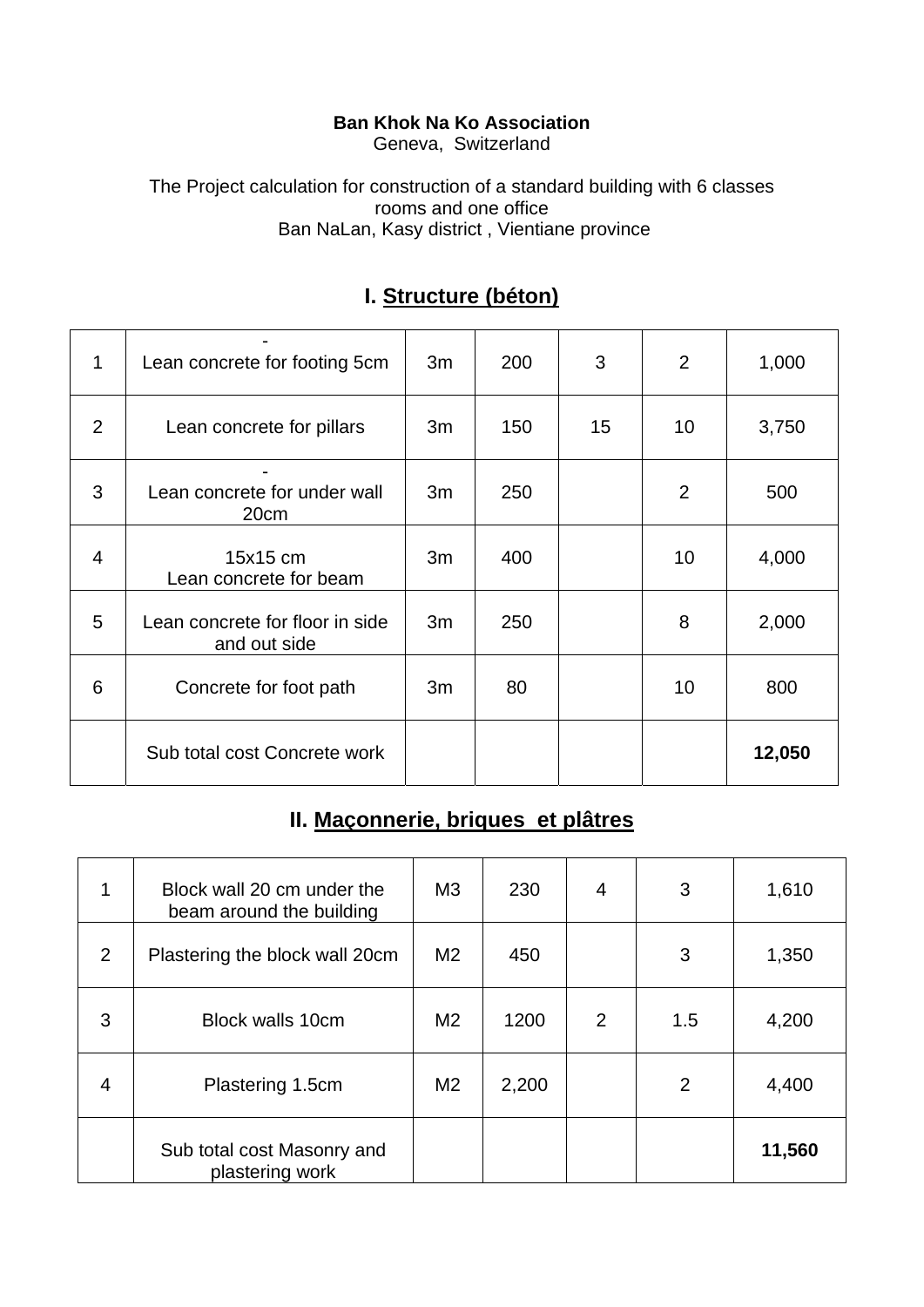## **III. Toiture**

| $\overline{2}$ | 5x10x600cm,<br>4x8x600cm,<br>3x3x600cm<br>supply the steel for roof with the size<br>Tiles | Pc s<br>set | 350<br>250<br>200<br>1500 | 15<br>10<br>8 | 5,250<br>2,500<br>1,600<br>3,000 |
|----------------|--------------------------------------------------------------------------------------------|-------------|---------------------------|---------------|----------------------------------|
|                | Sub total cost for roofing                                                                 |             |                           |               | 12,350                           |

## **IV. Portes, fenêtres et cadres**

|                | Supply and install frame and door panel,<br>including accessories completed.<br>With the size 80x200cm | set | 15 | 90 | 10 | 1,860 |
|----------------|--------------------------------------------------------------------------------------------------------|-----|----|----|----|-------|
| $\overline{2}$ | Supply and install doors and windows<br>panel including accessories completed                          | set | 30 | 50 | 6  | 1,680 |
|                | Sub total cost for Doors windows and<br>frame work                                                     |     |    |    |    | 3,540 |

## **V. Peintures**

| 1              | Emulsion paint 3 coats for interior wall<br>(Lao brand U90)      | M <sub>2</sub> | 350 | 1 | 0.8 | 630   |
|----------------|------------------------------------------------------------------|----------------|-----|---|-----|-------|
| 2              | Emulsion paint 3 coats for exterior wall<br>(Lao brand U90)      | M <sub>2</sub> | 200 | 1 | 0.5 | 300   |
| 3              | Enamel paint 3 coats for door frame and<br>panel (Lao brand U90) | set            | 15  | 2 | 1.8 | 57    |
| $\overline{4}$ | Enamel paint 3 coats for door frame and<br>panel (Lao brand U90) | set            | 30  | 2 | 1.8 | 114   |
|                | Sub total cost for painting work                                 |                |     |   |     | 1,101 |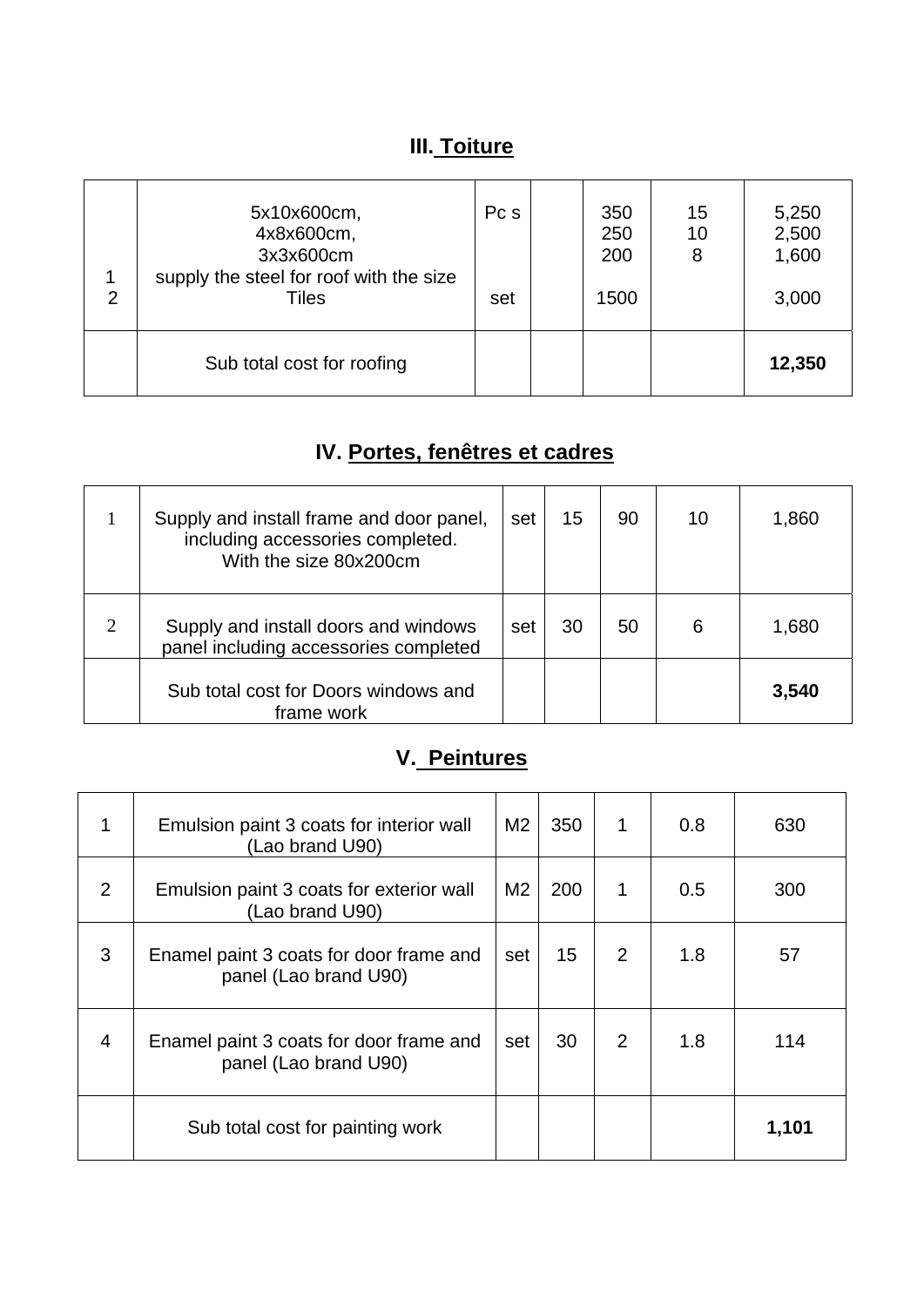## **VI. Sanitaires, deux blocs.**

| $\mathbf 1$    | Excavation for footing 0.8x0.8x1.00m                                                                                                        | M <sub>3</sub> | 6.5            |    | 10 | 65             |
|----------------|---------------------------------------------------------------------------------------------------------------------------------------------|----------------|----------------|----|----|----------------|
| $\overline{2}$ | Excavation of soil for wall and ground<br>beam around the building                                                                          | M <sub>3</sub> | 2              |    | 1  | $\overline{2}$ |
| 3              | Back filling of soil for the footings                                                                                                       | M3             | 6              |    | 3  | 18             |
| 4              | Sand Back filling in the building by water                                                                                                  | M <sub>3</sub> | 5              |    | 2  | 10             |
| 5              | Supply and install septic tank RC pipe<br>DN=1.00m, including excavation<br>,backfilling ,ventilation, filtration as show<br>at the drawing | set            | 6              | 40 | 15 | 330            |
| 6              | Block wall 20cm underground beam                                                                                                            | M <sub>2</sub> | 6              | 20 | 5  | 150            |
| 7              | Block wall 10cm, masonry water tank with<br>inside and out                                                                                  | M <sub>2</sub> | 60             | 8  | 5  | 780            |
| 8              | Plastering 1.5cm on block wall                                                                                                              | M <sub>2</sub> | 100            | 2  | 1  | 300            |
| 9              | Plastering 1.5cm water tank inside and<br>out side - 1.5cm                                                                                  | M <sub>2</sub> | 50             | 2  | 1  | 100            |
| 10             | Supply and install roofing completed                                                                                                        | M2             | 30             | 15 | 5  | 600            |
| 11             | Supply and install water closer                                                                                                             | Set            | 2              | 30 | 5  | 70             |
| 12             | Supply and install frame of door and<br>doors                                                                                               | <b>Set</b>     | $\overline{2}$ | 80 | 6  | 176            |
|                | Sub total cost for TOILET BLOCKS                                                                                                            |                |                |    |    | 2,601          |